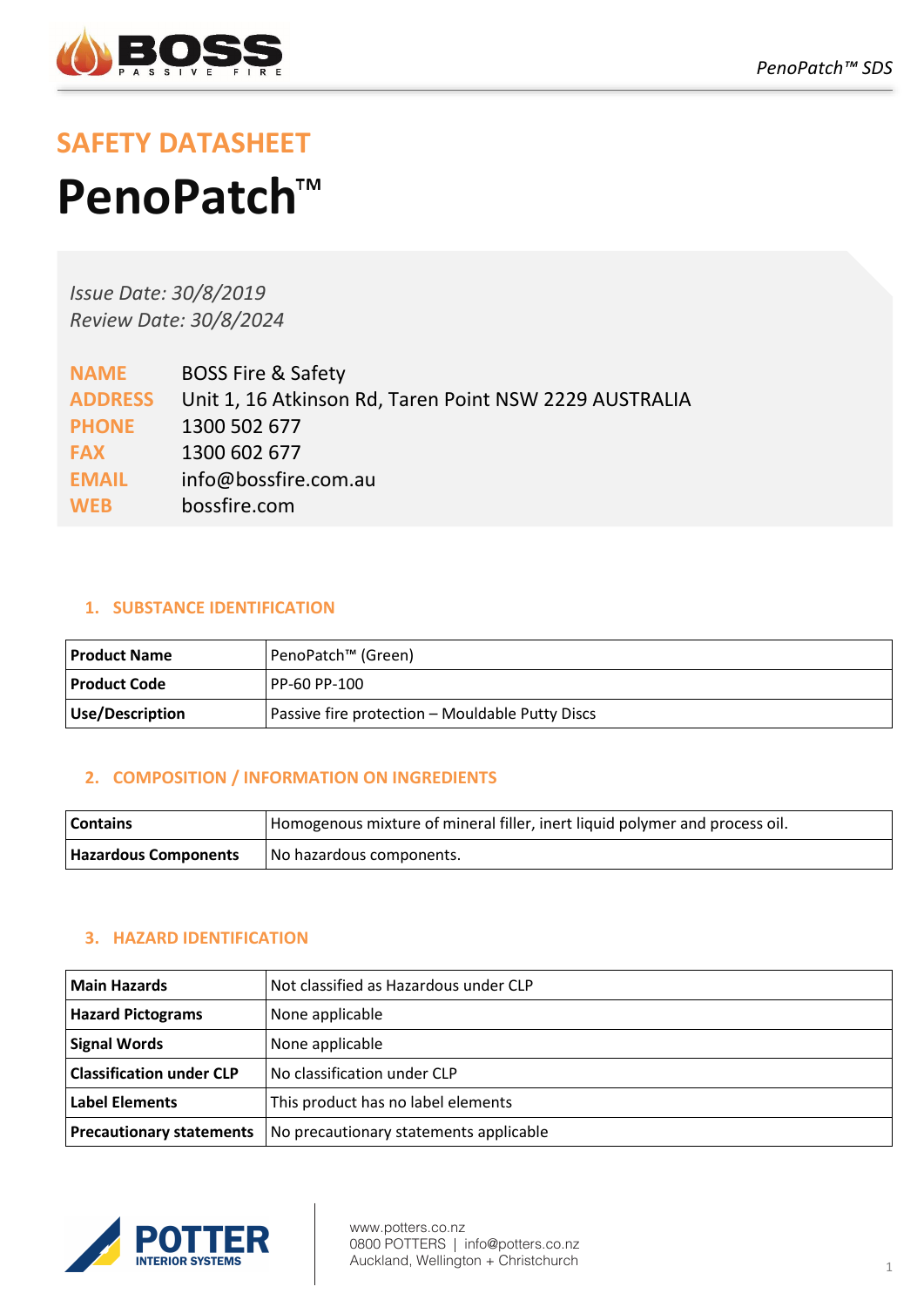

## **4. FIRST AID MEASURES**

| <b>Skin Contact</b> | Wipe off with soap and water. See medical attention if irritation persists.                                                                                  |
|---------------------|--------------------------------------------------------------------------------------------------------------------------------------------------------------|
| <b>Eye Contact</b>  | Immediately flush with plenty of water for 15 minutes. Remove any contact lenses and<br>open eyes wide apart. Seek medical attention if irritation persists. |
| Ingestion           | Seek medical attention if discomfort occurs.                                                                                                                 |
| Inhalation          | Remove to fresh air. Seek medical attention if any discomfort continues.                                                                                     |

## **5. FIRE FIGHTING MEASURES**

| <b>Extinguishing Media</b> | Carbon dioxide, foam, dry powder or fine water spray. A self-contained respirator and<br>protective clothing should be worn. |
|----------------------------|------------------------------------------------------------------------------------------------------------------------------|
| <b>Special Hazards</b>     | During combustion emits toxic fumes of carbon monoxide and carbon dioxide will be<br>generated.                              |

## **6. ACCIDENTAL RELEASE MEASURES**

| <b>Personal Precautions</b>      | Wear protective clothing.                                                         |
|----------------------------------|-----------------------------------------------------------------------------------|
| <b>Environmental Precautions</b> | Do not dispose of into waterways, drains or soil.                                 |
| <b>Clean-up Procedures</b>       | Dispose of as normal industrial waste according to local or national legislation. |

# **7. HANDLING & STORAGE**

| <b>Handling Requirements</b> | No special requirements.                                                                                                                                                                                           |
|------------------------------|--------------------------------------------------------------------------------------------------------------------------------------------------------------------------------------------------------------------|
| <b>Storage Conditions</b>    | Store in a cool dry, well-ventilated area. Store in original packaging between 5 <sup>o</sup> C and<br>$25^{\circ}$ C. Storage outside these parameters may reduce shelf life and invalidate product<br>warranties |
| <b>Suitable Packaging</b>    | Must only be kept in original packaging                                                                                                                                                                            |

## **8. EXPOSURE CONTROL & PERSONAL PROTECTION**

| <b>Exposure Limit Values</b>  | Ensure there is sufficient ventilation of the area |
|-------------------------------|----------------------------------------------------|
| <b>Respiratory Protection</b> | Respiratory protection not required                |
| <b>Hand Protection</b>        | Protective gloves                                  |
| <b>Eye Protection</b>         | Sufficient eye protection.                         |
| <b>Skin Protection</b>        | Protective gloves                                  |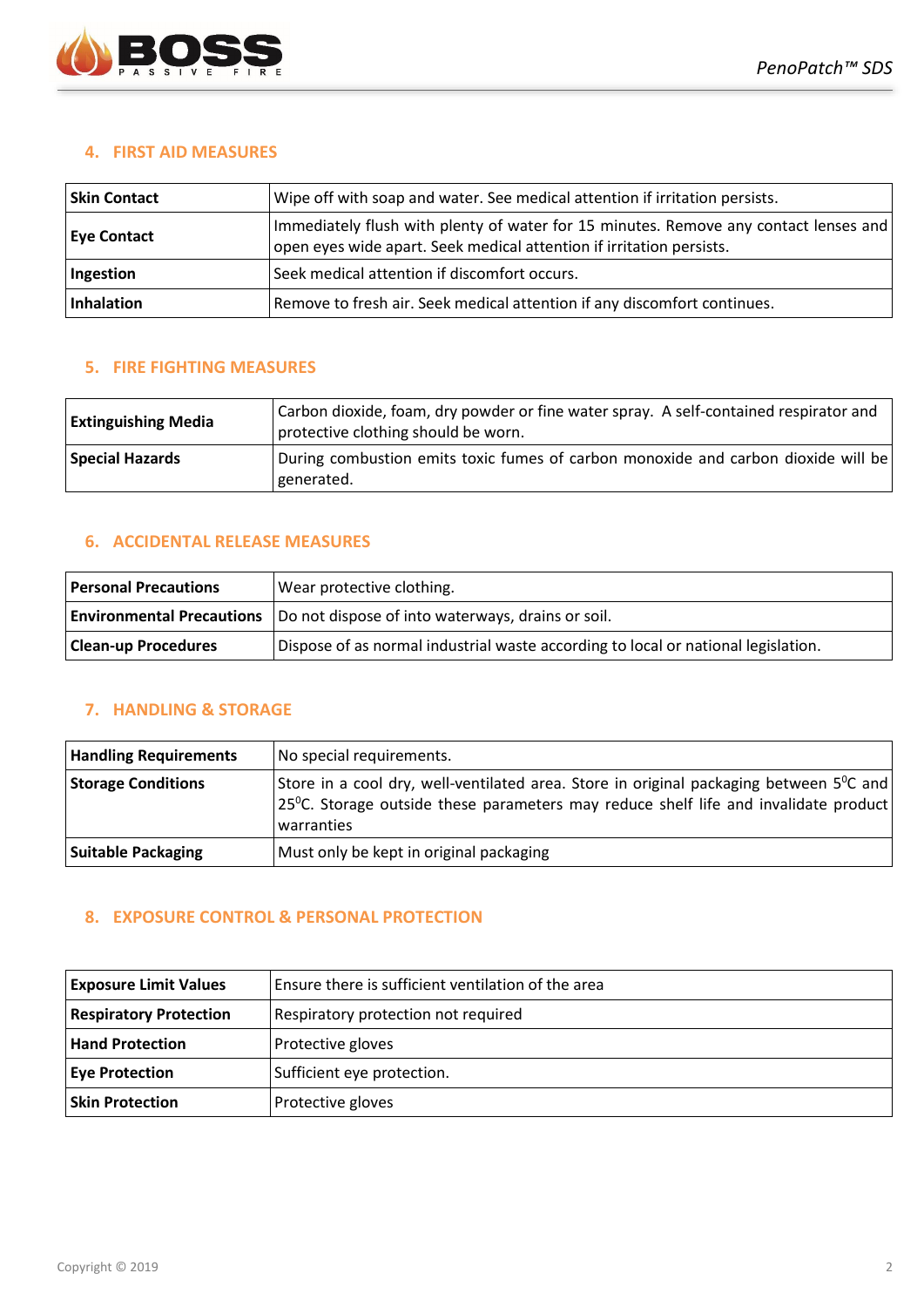

#### **9. PHYSICAL & CHEMICAL PROPERTIES**

| State   | Semi solid mouldable putty     |
|---------|--------------------------------|
| Colour  | Green                          |
| Odour   | Barely perceptible odour       |
| Density | $1.55 - 1.6$ g/cm <sup>3</sup> |

## **10. STABILITY & REACTIVITY**

| <b>Stability</b>           | Stable at room temperature.                                                                     |
|----------------------------|-------------------------------------------------------------------------------------------------|
| <b>Conditions to Avoid</b> | No data available                                                                               |
| <b>Materials to Avoid</b>  | l No data available                                                                             |
| Haz. Decomp. Products      | During combustion emits toxic fumes of carbon monoxide and carbon dioxide will be<br>generated. |

#### **11. TOXICOLOGICAL INFORMATION**

| Toxicological Information | Not classified. This product does not contain ingredients classified as toxic above the<br>classification thresholds. |
|---------------------------|-----------------------------------------------------------------------------------------------------------------------|
|                           |                                                                                                                       |

## **12. ECOLOGICAL INFORMATION**

| <b>Toxicity</b>                                | Not classified. This product does not contain ingredients classified as toxic above the<br>classification thresholds. |
|------------------------------------------------|-----------------------------------------------------------------------------------------------------------------------|
| <b>Persistence and</b><br><b>Degradability</b> | No data available.                                                                                                    |
| <b>Bioaccumulative Potential</b>               | No data available.                                                                                                    |
| <b>Mobility</b>                                | No data available.                                                                                                    |
| <b>PBT Identification</b>                      | Not applicable                                                                                                        |
| <b>Other Adverse Effects</b>                   | No data available.                                                                                                    |

## **13. DISPOSAL CONSIDERATIONS**

| Disposal Operations   | Dispose of in accordance with local and national legislation. Do not dispose of into<br>waterways or drains. |
|-----------------------|--------------------------------------------------------------------------------------------------------------|
| Disposal of Packaging | Dispose of as normal industrial waste according to local or national legislation                             |